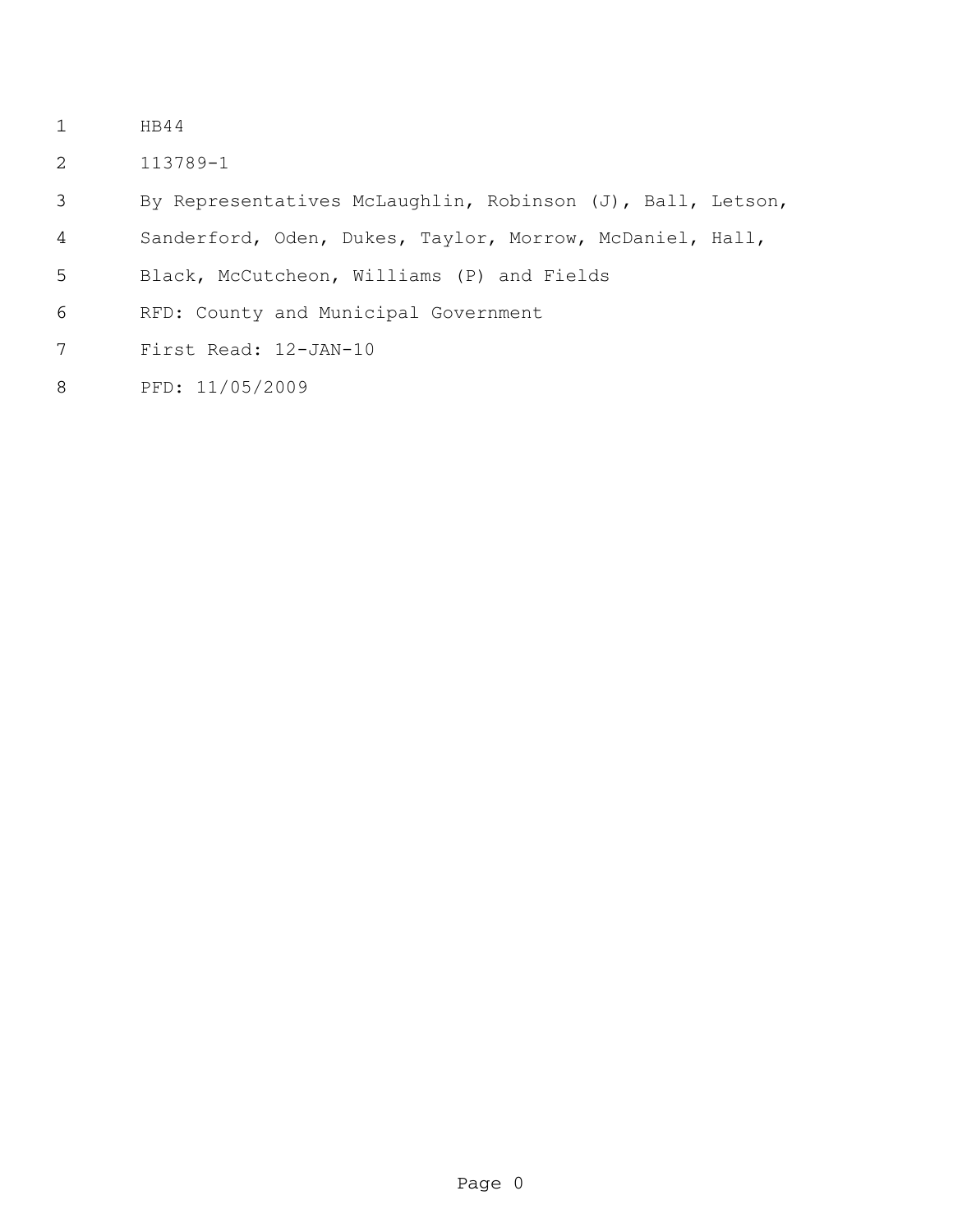113789-1:n:07/10/2009:FC/aw LRS2009-3561 SYNOPSIS: Under existing law, five percent of the in-lieu-of-taxes payments made by the Tennessee Valley Authority are distributed to dry counties 11 and municipalities that are not served by T.V.A. This bill would reduce the current distribution to dry counties and municipalities 14 that are not served by T.V.A. and provide for an increase in those payments to the counties served by T.V.A. This bill would offset the reduced distribution of in-lieu-of-taxes payments to the dry counties and municipalities therein that are not served by T.V.A. by reallocating certain liquor 21 tax revenues to the dry counties and municipalities 22 therein. A BILL TO BE ENTITLED 26 AN ACT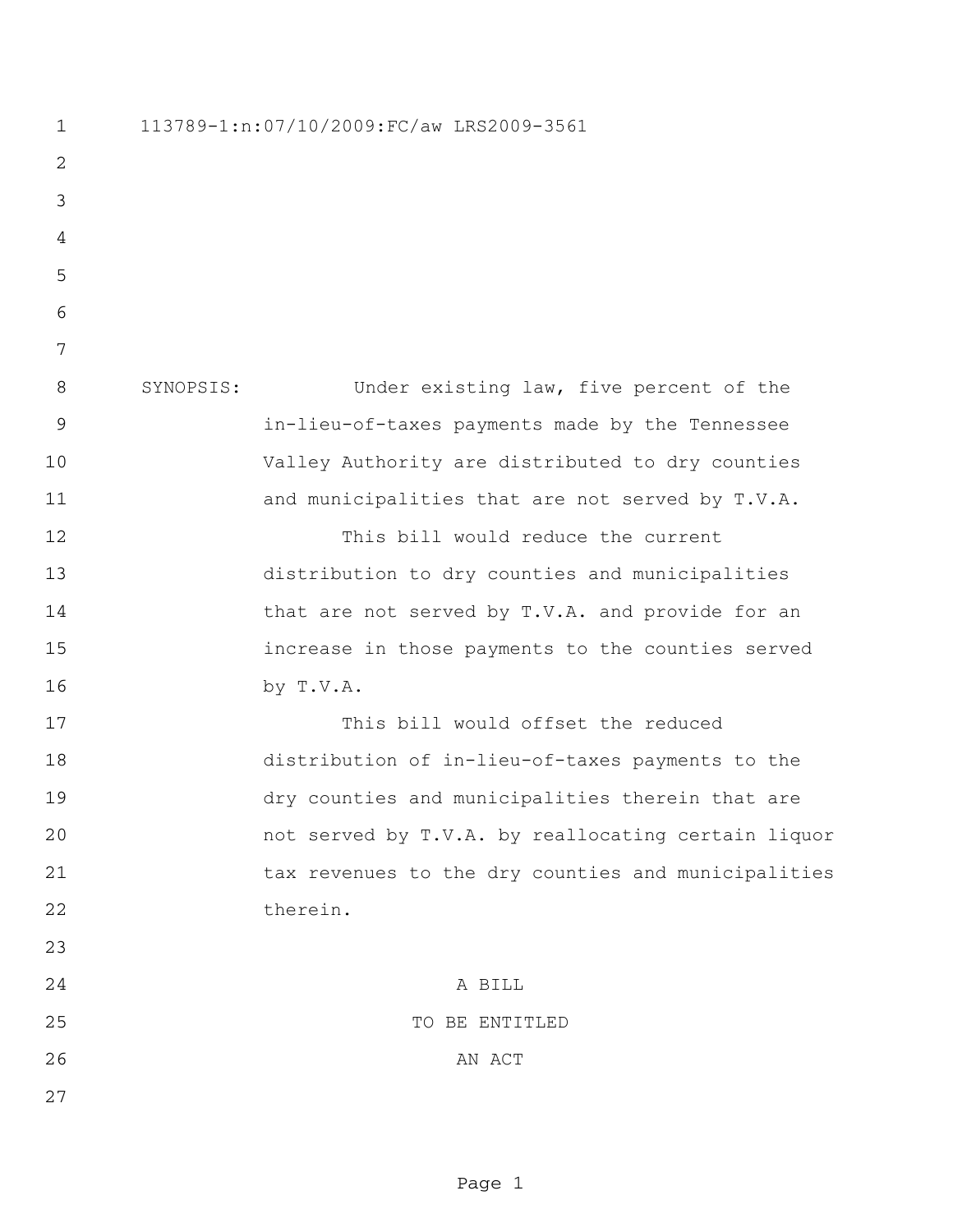| $\mathbf{1}$ | To amend Section 40-28-2, Code of Alabama 1975,                |                                     |
|--------------|----------------------------------------------------------------|-------------------------------------|
| 2            | relating to the distribution of in-lieu-of-taxes payments made |                                     |
| 3            | by the Tennessee Valley Authority, to provide for the          |                                     |
| 4            | redistribution of the payments; and to reallocate certain      |                                     |
| 5            | liquor tax revenues.                                           |                                     |
| 6            | BE IT ENACTED BY THE LEGISLATURE OF ALABAMA:                   |                                     |
| 7            | Section 1. Section 40-28-2, Code of Alabama 1975, is           |                                     |
| 8            | amended to read as follows:                                    |                                     |
| 9            | $"$ \$40-28-2.                                                 |                                     |
| 10           | "(a) Beginning in the fiscal year ending September             |                                     |
| 11           | 30, 1980, the State of Alabama will annually transfer to the   |                                     |
| 12           | counties in Alabama served by T.V.A. a portion of the          |                                     |
| 13           | in-lieu-of-taxes payments made by T.V.A. to the State of Ala-  |                                     |
| 14           | bama. Such transfer of funds shall be according to the follow- |                                     |
| 15           | ing schedule:                                                  |                                     |
|              |                                                                |                                     |
| 16           | For the Fiscal Year:                                           | Percentage of In-Lieu-of-Taxes      |
| 17           |                                                                | Payments Transferred to             |
| 18           |                                                                | T.V.A.-Served Counties by the State |
| 19           |                                                                | Shall Be:                           |
| 20           | $1979 - 80$                                                    | 20%                                 |
| 21           | $1980 - 81$                                                    | 30%                                 |
| 22           | $1981 - 82$                                                    | 40%                                 |
| 23           | $1982 - 83$                                                    | 50%                                 |
| 24           | $1983 - 84$                                                    | 60%                                 |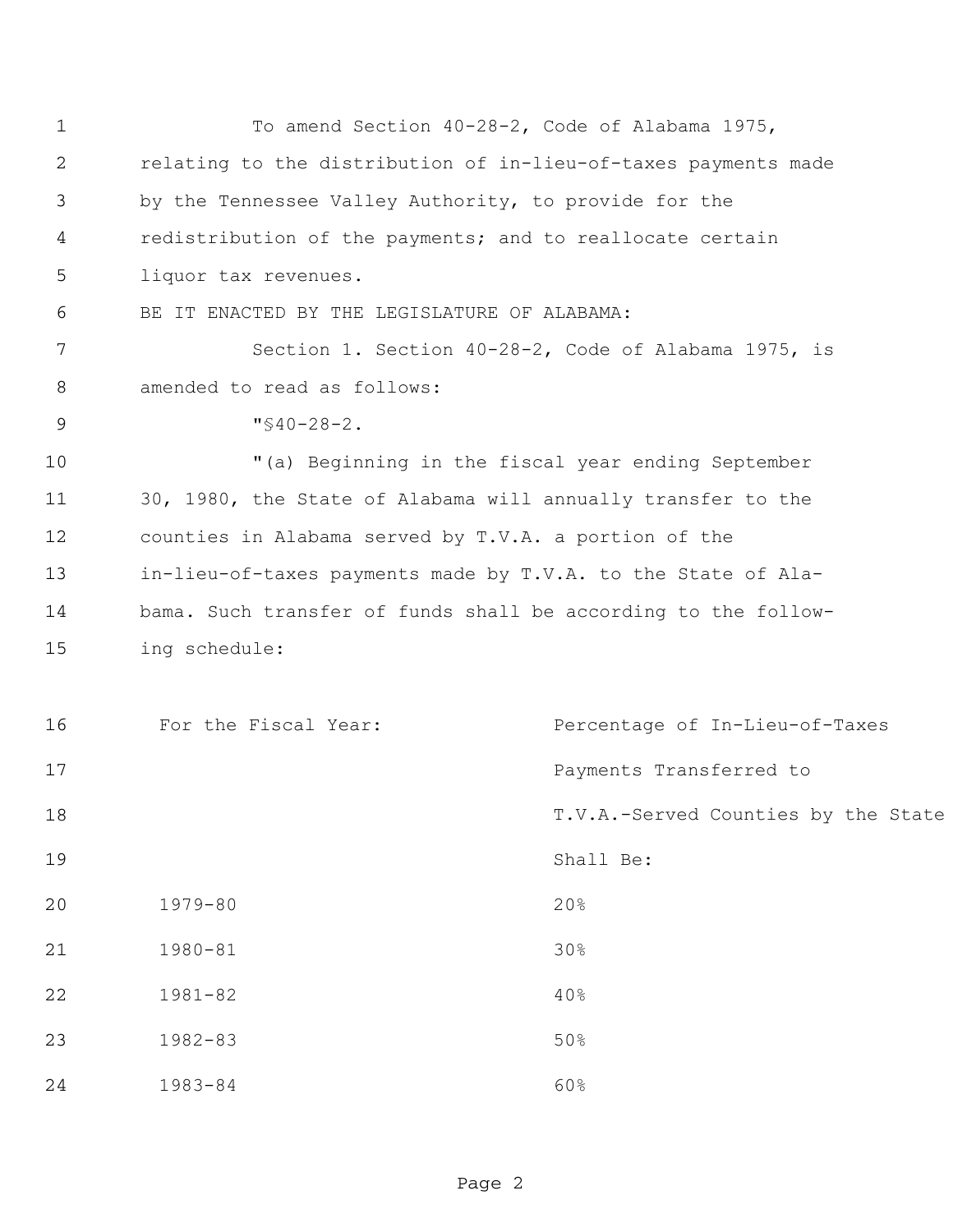For the Fiscal Year: Percentage of In-Lieu-of-Taxes 1984-85 70% 1985-86 through 2004-05 75% 2005-2006 and each fiscal year thereafter 78%

 "(b) The state shall distribute the in-lieu-of-taxes payments each fiscal year to each of the counties served by T.V.A., and the three percent increases after September 30, 2005, generated by the amendments to this section at the 2006 Regular Session of the Legislature shall be allocated by local legislation.

 "(c)(1) In addition to the distribution provided for in subsection (a) of this section, the state shall distribute each fiscal year five percent of the in-lieu-of-taxes payments to the dry counties and municipalities therein which are not served by T.V.A. Said five percent shall be distributed on the same proportionate basis that each such county received in fiscal year 1978-79 from A.B.C. payments as compared to the total A.B.C. payments received by all dry counties not served by T.V.A. during the same fiscal year. The distribution of such in-lieu-of-taxes payments between each dry non-T.V.A.-served county and the municipalities located therein shall be made pro rata on the basis of A.B.C. payments received by each such jurisdiction in the fiscal year 1979 to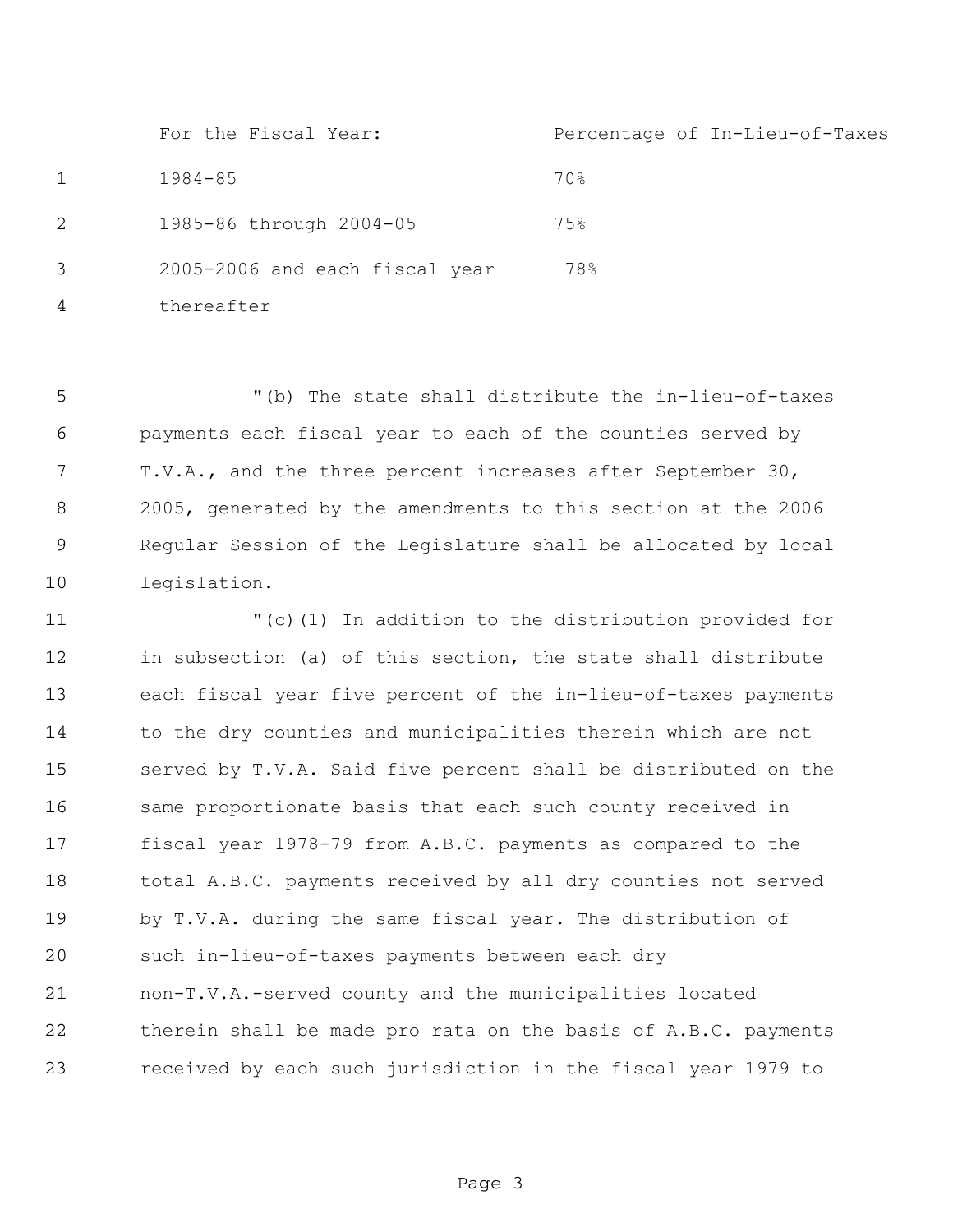the total A.B.C. payments to the county and all municipalities in such county in the fiscal year 1979. Such distribution to the municipalities will be administered by the county governing body.

 "Beginning in the fiscal year ending September 30, 2010, the distribution provided in this subsection to the dry counties and municipalities that are not served by T.V.A. shall be reduced by an amount equal to the funds allocated to those dry counties and municipalities from liquor tax revenues 10 pursuant to Section 2 of this act until the aggregate annual amount of revenue received by those dry counties and municipalities from the provisions of Section 2 is equal to the amount of T.V.A. payments distributed to the dry counties 14 and municipalities therein pursuant to this subdivision for the fiscal year ending September 30, 2009. Until the aggregate annual amount of liquor tax distributions to the dry counties and municipalities not served by T.V.A. provided in Section 2 is equal to the amount of T.V.A. payments distributed to the dry counties and municipalities therein pursuant to this subdivision for the fiscal year ending September 30, 2009, the 21 annual amount by which any payments to such counties and municipalities are reduced by liquor tax revenues pursuant to Section 2 of this act shall be distributed to the counties served by T.V.A. Thereafter, all payments distributed pursuant 25 to this subsection shall be distributed to the counties served by T.V.A. The distribution to the counties served by T.V.A. provided in this subsection is to be allocated in the same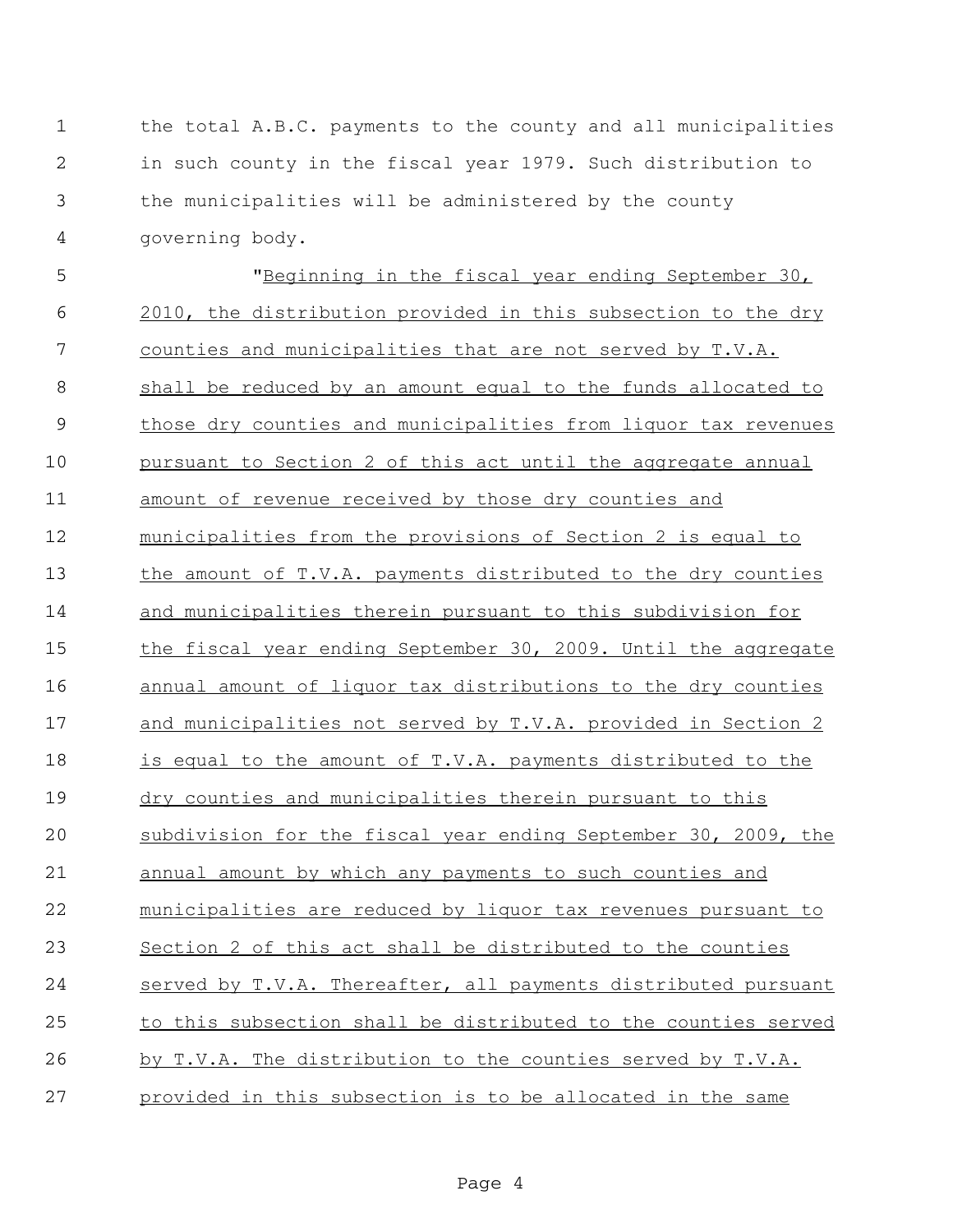manner as the increase generated by the amendment to this section made during the 2006 Regular Session of the Legislature that now appears as subsection (b). "Notwithstanding the foregoing, the distributions to Limestone County, to Madison County, to Marshall County, and to Morgan County provided in this subsection shall be 7 allocated by local law.

8 T(2) Effective for transfers after July 1, 2006, adding this subdivision, the distribution to the State General Fund shall remain at the level received on July 1, 2006, until the level received attains the amount of seventeen million eight hundred forty thousand two hundred thirty-three dollars (\$17,840,233) and thereafter the state shall receive 17 percent of the total amount of the in-lieu-of-taxes payments.

 "(d) Any T.V.A.-served dry county which is eligible to receive funds under Section 40-28-3 shall receive from that portion of the in-lieu-of-taxes payments not less than that amount which the county received in A.B.C. payments in the fiscal year 1978-79."

 Section 2. (a) Beginning with the fiscal year ending September 30, 2010, the Public Welfare Trust Fund, the Special Mental Health Fund, and the State General Fund shall annually receive the same amount of revenue from the state taxes on spirituous and vinous liquors pursuant to Sections 28-3-201, 28-3-202, 28-3-203, 28-3-204, and 28-3-205, Code of Alabama 1975, respectively, that such entities received for the fiscal year ending September 30, 2009, until the annual growth in

Page 5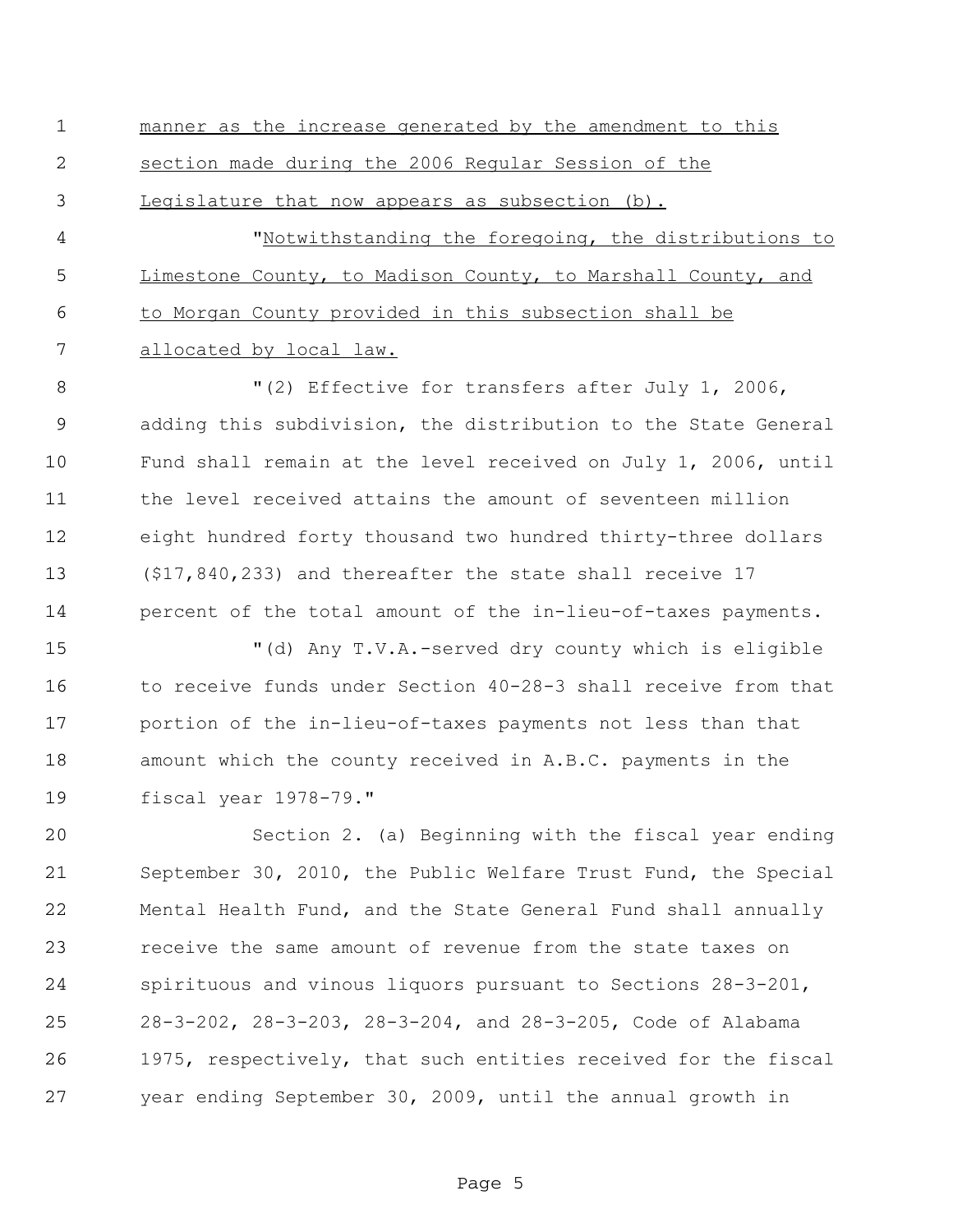such receipts above this amount equals the amount of T.V.A. payments distributed to the dry counties and municipalities therein pursuant to subsection (c)(1) of Section 40-28-2, Code of Alabama 1975, for the fiscal year ending September 30, 2009. Thereafter, in addition to the above amounts, the Public Welfare Trust Fund, the Special Mental Health Fund, and the State General Fund shall annually receive the amount of growth in those liquor tax receipts that exceeds the amount of T.V.A. payments distributed to the dry counties and municipalities therein pursuant to subsection (c)(1) of Section 40-28-2, Code of Alabama 1975, for the fiscal year ending September 30, 2009.

 (b) Beginning with the fiscal year ending September 30, 2010, an amount up to the amount of T.V.A. payments distributed to the dry counties and municipalities therein pursuant to subsection (c)(1) of Section 40-28-2, Code of Alabama 1975, for the fiscal year ending September 30, 2009, of the growth in state taxes on spirituous and vinous liquors provided in subsection (a) above shall be distributed to the dry counties and municipalities therein that are not served by T.V.A. and that receive T.V.A. in-lieu-of-taxes payments pursuant to Section 40-28-2(c)(1). Notwithstanding subsection (a), in addition to the distributions provided for in this subsection, the state shall distribute to the dry counties and dry municipalities therein each fiscal year from the state taxes on spirituous and vinous liquors an amount equal to the